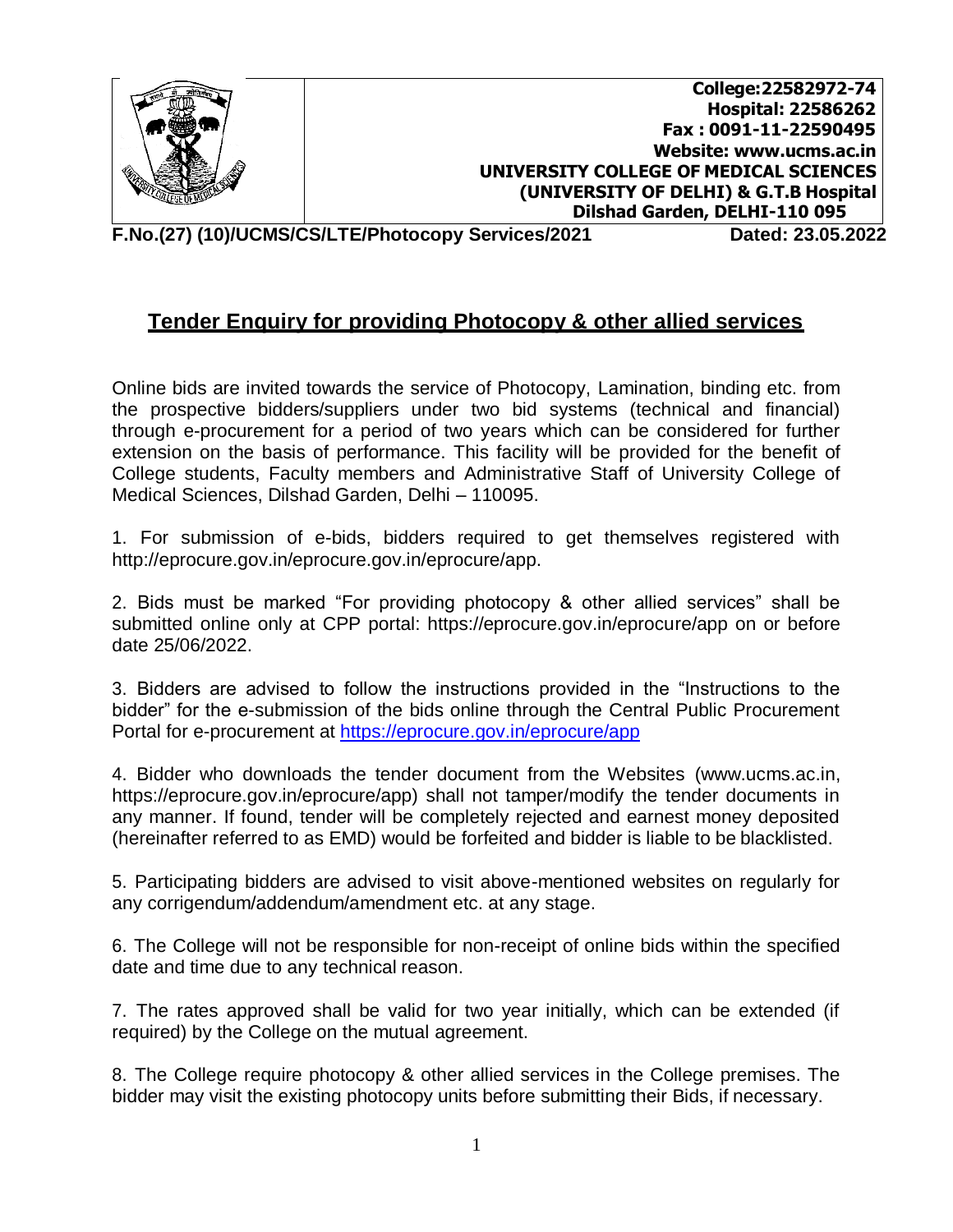- 9. Technical requirements are given at Annexure I, which must be provided by the bidder. In case, the technical requirements are not fulfilled by the vendor, the Contract, if awarded, will be terminated without any notice.
- 10. If the vendor is applying for providing these services, it will be assumed that he is accepting all technical & other requirements, given in Annexure - I.
- 11.Bidder should have at least 1 year satisfactory experience of providing photocopy service in any educational institutes / PSUs / Central/ State Government, documentary evidence must be enclosed.
- 12. The photocopier services are to be made available at College premises for which the requisite space and electricity will be provided by College without any levy. The Photocopy machine must be latest technology available in the market and in good running condition. This includes superior quality of paper not less than 75 GSM of reputed brand.
- 13. Photocopy Machine, related consumables, arrangement of operators to operate the machines, on all working days/and on Holidays (whenever required) will be the responsibility of the Contractor. The operator should report for duty from 9:00 a.m. to 5 p.m. No outside work will be permitted.

### **14. Price detail Proforma (Annexure – II):-**

- i. The Bidder should give all relevant price information as per Annexure– II. The price may be given in Indian Rupees. Rate quoted for different items at the photocopying facility should be inclusive of all taxes and statutory levies, if any.
- $\ddot{\mathbf{i}}$ . The Form of Annexure II must be filled in completely, without any errors, erasures or alterations.
- $\ddot{=}$  The payment will be made on monthly basis on submission of bill for additional copies & other services beyond monthly free copies i.e. 12000 copies per month.

### **15.Technical inspection and Performance Evaluation**

The College reserves its right to carry out a technical inspection and performance evaluation at any time during the Contract. In case of any deficiency, the contract may be immediately cancelled without any notice.

### **16.Earnest Money Deposit**

**a.** An Earnest Money Deposit of Rs.25,000/- (Rupees Twenty five thousand only) in the form of Demand Draft/Pay Order issued by a scheduled Bank in New Delhi drawn in favour of **"The Principal, University College of Medical Sciences"**, payable at Delhi. must reach in the Office of Assistant Registrar (Central Stores) Room No. 6, Ground Floor, University College of Medical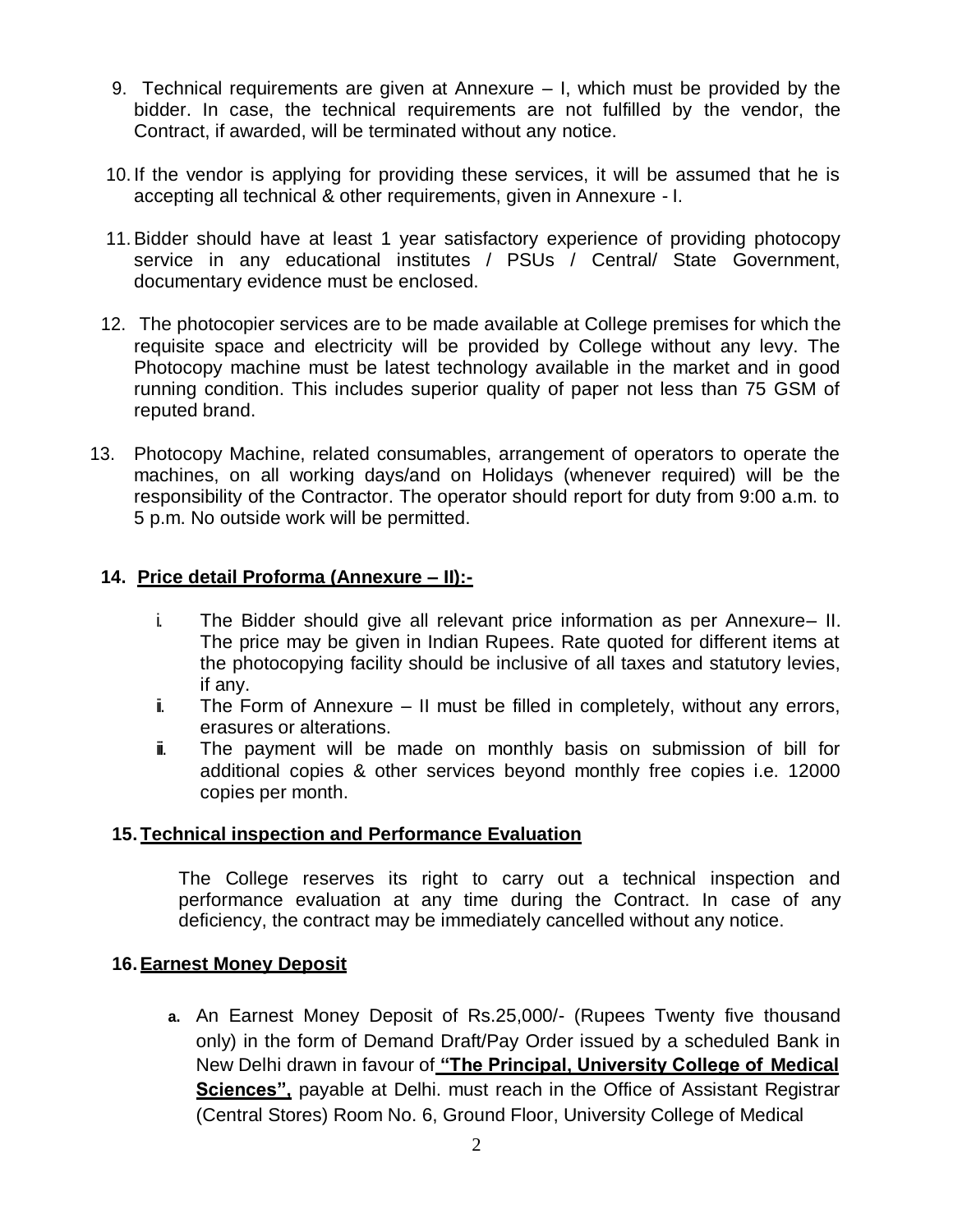Sciences, Dilshad Garden, Delhi-110095 on or before date and time i.e. **25/06/2022 and up to 4.00 p.m.**, failing which, offer will be liable for rejection. Bidders must attach scanned copy of EMD along with the technical bid.

- b. Bid received without Earnest Money Deposit will not be considered. EMD shall be retained as Security Deposit in the case of successful bidders and the security Money shall be refundable without interest on satisfactory completion/termination of the agreement. The EMD of unsuccessful bidders shall be returned without any interest.
- c. The Security Money will be forfeited, if the contract is terminated/cancelled due to irregularities like quality, service, behavior, not adhering the specified timing for operating the machine, not giving preference to office work etc.

### **17. Award Criteria**

The contract will be awarded to the qualified bidder who has offered lowest price with respect to the A-4 size (Black & White) photocopy mentioned at Annexure-II.

- 18 The period of contract shall be for two years from the date of commencement of the contract of the College, which may be extended for further period on the discretion of the Principal. The rate quoted will remain in force for the full period of the contract. No demand for revision of rates on any account shall be entertained during the contract period.
- 19. The contractor will use the print material/paper/ink/cartridge of acceptable standard and quality.
- 20. The contractor shall keep adequate number of machines/equipments to bear the routine burden of the work at the photocopy units. He would be responsible for their proper maintenance and upkeep.
- 21. The contractor or his employees will not reside in the campus after the stipulated working hours.
- 22. The Contractor shall have no right to sub-let, assign or authorize any other person to run the photocopier machine on his behalf. The Contractor shall not be allowed for any other activity other than photocopier work in the allotted premises.
- 23. Suitable penalty will be imposed in case breakdown which affects the working on account of Photocopy problem, Non-availability of operator, improper supply of consumables item(s) etc.
- 24. The Contractor will provide 12,000 (Twelve thousand) copies free of cost per months against the requisition. After **SATISFACTORY** completion of the contract, service provider will be bound to provide cumulative balance photocopy paper to the College.
- 25. The Contractor or his operator will be ensured the secrecy/confidentially and safety of the documents which will be handed over for any service.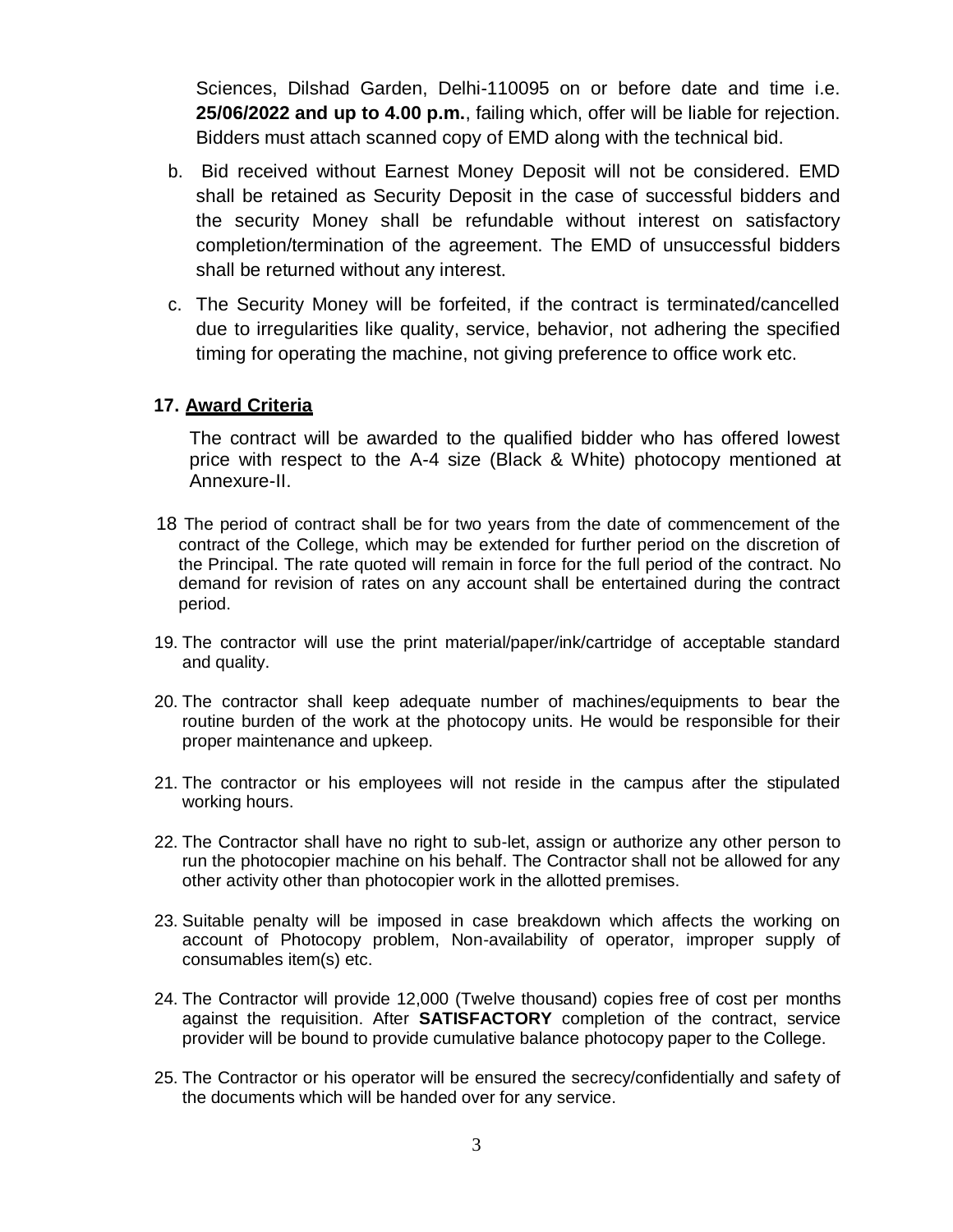- 26. The Contractor will engage decent and honest staff under this contract and shall be solely responsible for their conduct and character. The persons deployed by the Contractor should be medically fit. If any deficiency is found in the same, that will be replaced within 24 hours by the Contractor.
- 27. The Contractor will have to display the rates/charges of all services in the different locations of College premises as well as on the photocopier counter.
- 28. The Contractor will charge the same rate from the students as well as College staff for the all services.
- 29.On expiration of the Contract period or earlier termination thereof, the Contractor shall peacefully vacate and handover the possession within a week to the College.
- **30.An agreement will be executed between College and successful bidder (As per Annexure-III)**

----------------------------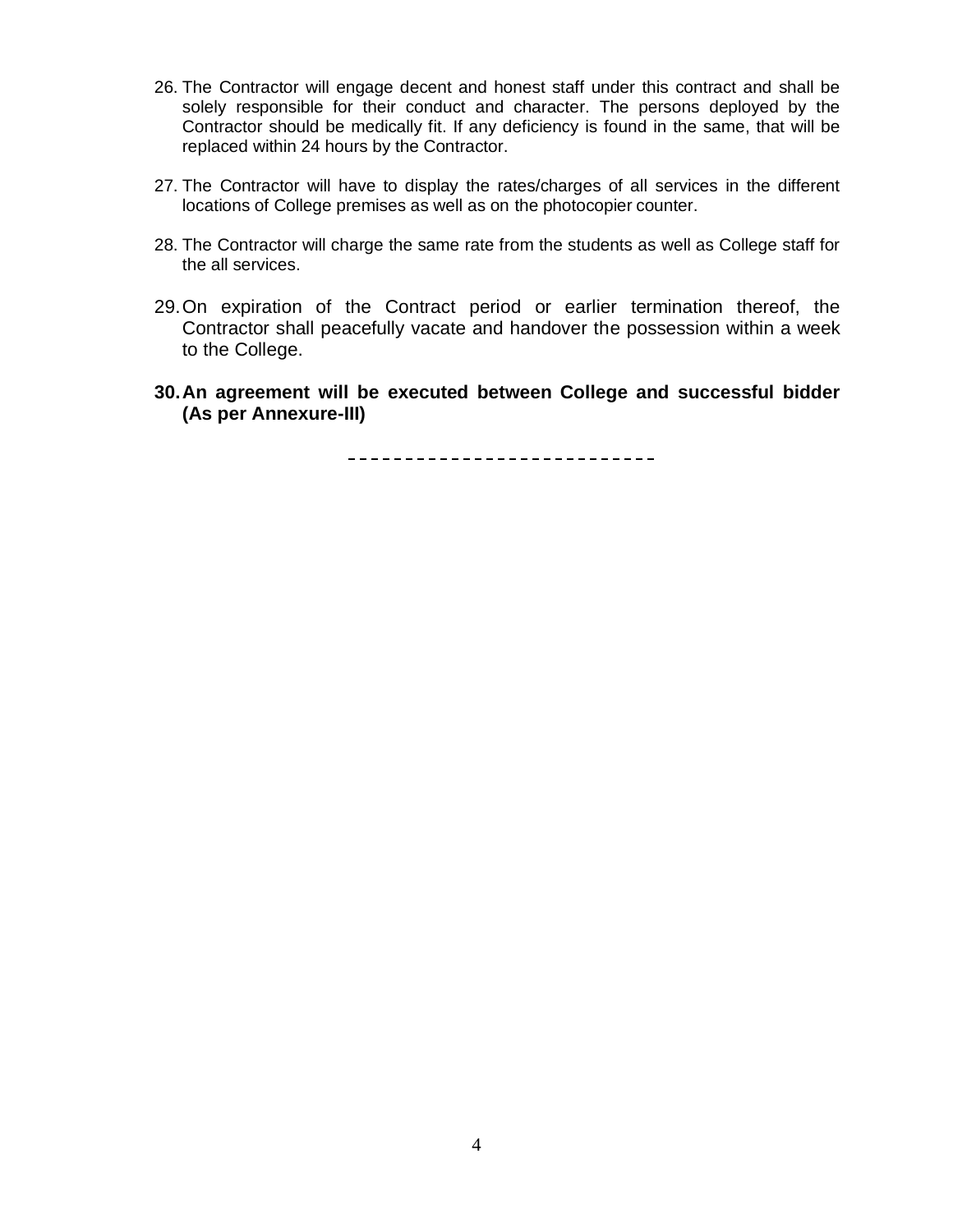# **Technical Requirement**

| Manpower required | At least two person at the site.                                                                           |
|-------------------|------------------------------------------------------------------------------------------------------------|
| Machines required | At least two reputed branded machines of latest<br>model in working condition at your own cost at<br>site. |

The services to be provided in the subsidized photocopy units.

| S.No. | <b>Description of the services</b>  |                                                                                                                                                                                                                      |
|-------|-------------------------------------|----------------------------------------------------------------------------------------------------------------------------------------------------------------------------------------------------------------------|
| 1.    | Photocopy                           | For Coloured as well as Black & White Photocopy                                                                                                                                                                      |
|       | (Paper atleast 75 GSM must be used) | A-4 Size                                                                                                                                                                                                             |
|       |                                     | A-4 Size                                                                                                                                                                                                             |
|       |                                     | (on hard sheet)                                                                                                                                                                                                      |
|       |                                     | Full Scape/Legal paper                                                                                                                                                                                               |
|       |                                     | A-3 Size                                                                                                                                                                                                             |
|       |                                     | A-2 Size                                                                                                                                                                                                             |
|       |                                     | A-1 Size                                                                                                                                                                                                             |
|       |                                     | A-0 Size                                                                                                                                                                                                             |
|       |                                     | Poster size                                                                                                                                                                                                          |
|       |                                     | <b>B-4 Size</b>                                                                                                                                                                                                      |
| 2.    | Lamination                          | All sizes                                                                                                                                                                                                            |
| 3.    | <b>Binding</b>                      | All types/sizes (spiral, spico, Thermal) of binding.                                                                                                                                                                 |
| S.No. | <b>Machine</b>                      | <b>Features of Machine</b>                                                                                                                                                                                           |
| 1.    | <b>Photocopy Machine</b>            | should be capable of heavy duty printing with sufficient<br>range of reduction and enlargement atleast 30 pages<br>per minute, duplex type, option for both side colour &<br>B/W printing, should use dry toner etc. |
| 2.    | <b>Lamination Machine</b>           | Should have the option to laminate all sizes of paper                                                                                                                                                                |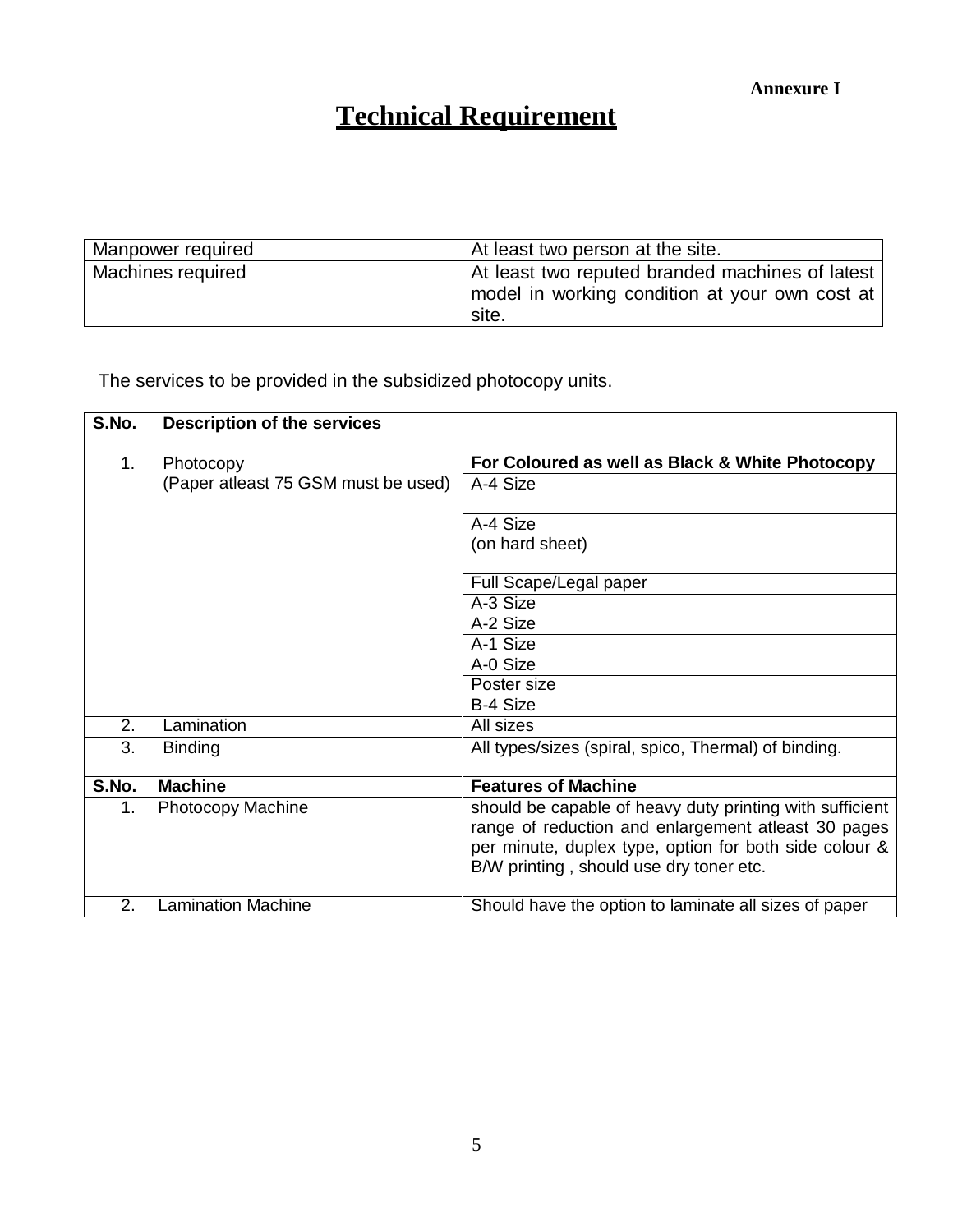# **Price Detail Proforma**

## **Kindly quote rates of each category/Size stated below. All following informations/rates are mandatory.**

| <b>S. No.</b> | <b>Photocopy Service</b>   | Rate per copy (in Rs.) |
|---------------|----------------------------|------------------------|
|               | A-4 size (Black and white) |                        |

### **Table 'A'**

| S.No. | <b>Item</b>              | <b>Rates per copy</b><br>(in Rs.) |                 |  |
|-------|--------------------------|-----------------------------------|-----------------|--|
|       | <b>Photocopy Charges</b> | <b>Black and White</b>            | <b>Coloured</b> |  |
| 1.    | A-4 Size (on hard sheet) |                                   |                 |  |
| 2.    | Full Scape/Legal paper   |                                   |                 |  |
| 3.    | A-3 Size                 |                                   |                 |  |
| 4.    | A-2 Size                 |                                   |                 |  |
| 5.    | A-1 Size                 |                                   |                 |  |
| 6.    | A-0 Size                 |                                   |                 |  |
| 7.    | Poster size              |                                   |                 |  |
| 8.    | B-4 Size                 |                                   |                 |  |
|       | Total                    |                                   |                 |  |

### **Table 'B'**

| S.No. | <b>Binding Charges</b> | <b>Rates</b><br>(in Rs.) |       |              |       |                |       |
|-------|------------------------|--------------------------|-------|--------------|-------|----------------|-------|
|       |                        | <b>Spiral</b>            |       | <b>Spico</b> |       | <b>Thermal</b> |       |
|       |                        | A-4                      | $A-3$ | A-4          | $A-3$ | A-4            | $A-3$ |
| 1.    | 0-200 pages $\&$       |                          |       |              |       |                |       |
|       | above                  |                          |       |              |       |                |       |

### **Table 'C'**

| <b>S.No.</b> | <b>Lamination Charges</b> | <b>Rates</b><br>(in Rs.) |
|--------------|---------------------------|--------------------------|
| . .          | Per Sq.Inch               |                          |

**Note:- The bidder must quote the rate for all services mentioned in above tables. Price quoted in table A, B & C will be negotiated with L-1 bidder before awarding the contract.**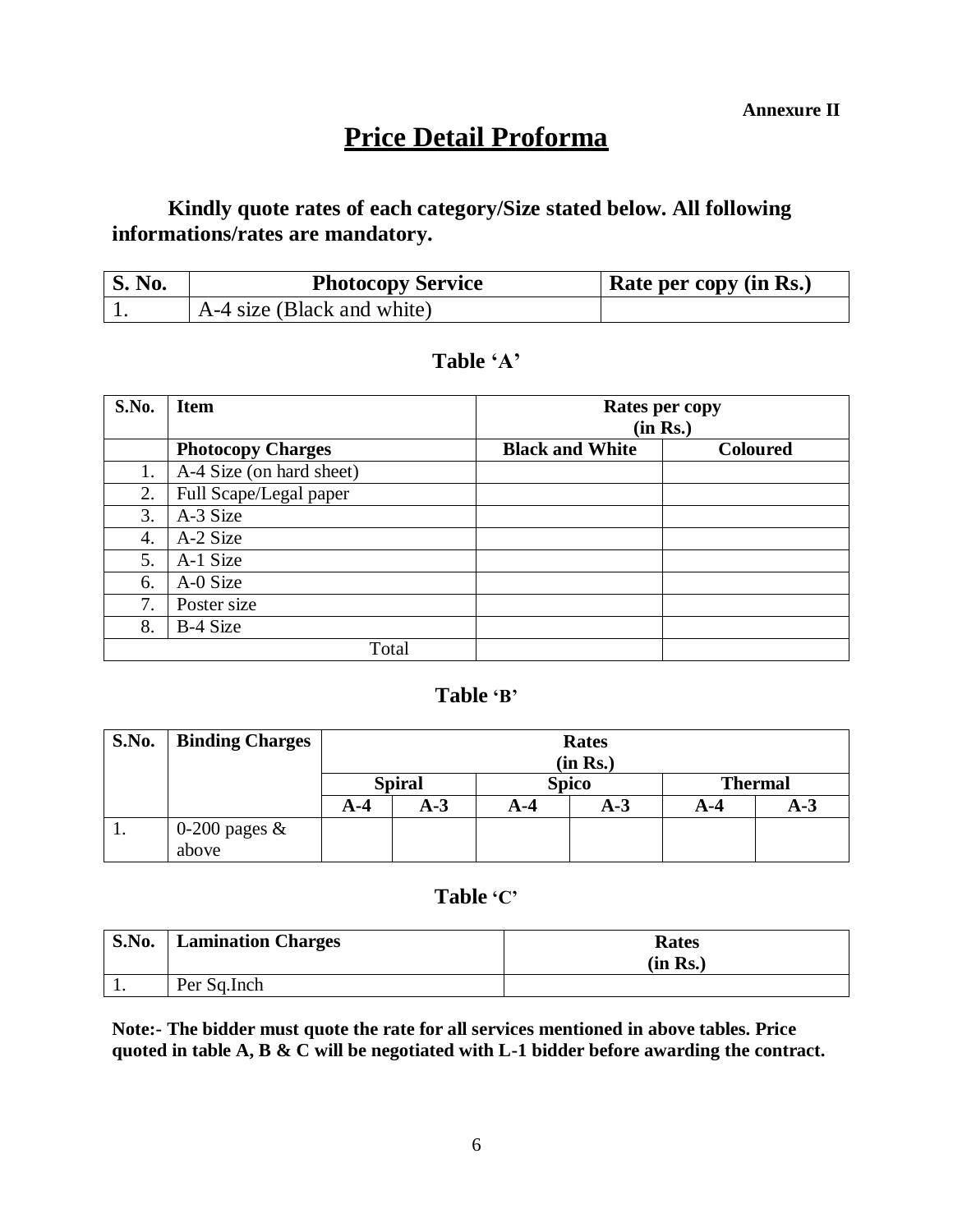# **Agreement Performa (on Rs. 100/- Non-judicial stamp paper)**

- 1. The photocopy & other services will be located at Library building of the College. The period of contract shall be for two years from the date of commencement of the contract/signing of agreement, which may be extended for further period on the discretion of the Principal. The contract can also be terminated at any time during the period of contract after giving notice of one month without assigning any reason. The rate quoted will remain in force for the full period of the contract. No demand to increase approved rates on any account shall be entertained during the contract period.
- 2. That the cost of equipment as well as the maintenance on ancillaries and furniture etc. and all other operational expenses will be born by the Contractor.
- 3. The UCMS will not bear any responsibility for any loss or damage to the machine of the Contractor.
- 4. That the EMD of Rs. 25000/- (Twenty five thousand only) deposited by the Contractor vide DD No.------ dated -----------issued from issuing bank ------------------------------has been retained by the College as Security deposit for the full contract period.
- 5. That the Contractor will provide the services only to bonafied students, teachers, and other staff of the College and attached GTB hospital and will not undertake any outside job.
- 6. That the contractor will give no opportunity for complaints of any type otherwise strict action may be taken as per rules. The penalty may be imposed alongwith forfeiture of security money.
- 7. The photocopier services are to be made available at College premises for which the requisite space and electricity will be provided by College without any levy. The Photocopy machine must be latest technology available in the market and in good running condition. This includes superior quality of paper not less than 75 GSM of reputed brand.
- 8. Photocopy Machine, related consumables, arrangement of operators to operate the machines, on all working days/and on Holidays (whenever required) will be the responsibility of the Contractor. The operator should report for the job from 9:00 a.m. to 5:30 p.m.
- 9. The College reserves its right to carry out a technical inspection and performance evaluation at any time during the Contract. In case of any deficiency, the contract may be immediately terminated without any notice alongwith forfeiture of security money.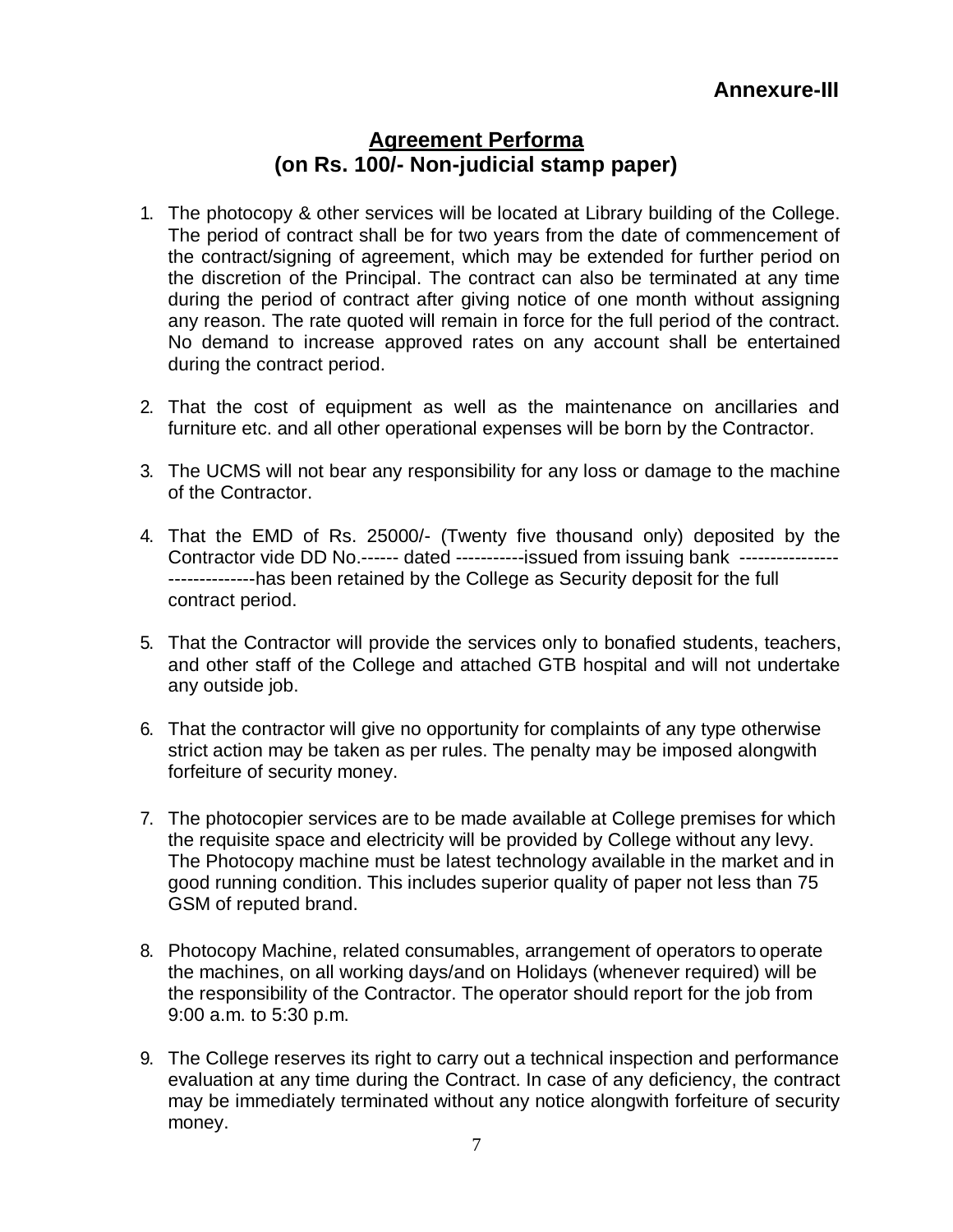- 10. It shall be the onus of the contractor to ensure that he should have equipped with mobile phone so as to enable this office to contact him immediately.
- 11. The contractor will use the print material/paper/ink/cartridge of acceptable standard and quality.
- 12. The contractor shall keep adequate number of machines/equipments to bear the routine burden of the work at the photocopy units. He would be responsible for their proper maintenance and upkeep. Insurance of all items of Contractor, shall be the sole responsibility of Contractor.
- 13. The contractor or his employees will not reside in the campus after the stipulated working hours.
- 14. The Contractor will have to display the rates/charges of all services in the different locations of College premises as well as on the photocopier counter.
- 15. The Contractor shall have no right to sub-let, assign or authorize any other person to run the photocopy services on his behalf. The Contractor shall not be allowed for any other activity other than photocopy & other related work in the allotted premises.
- 16. Suitable penalty will be imposed in case breakdown which affects the working on account of Photocopy problem, Non-availability of operator, improper supply of consumables item(s) etc.
- 17. The Security Money deposited by the Contractor shall be refundable without interest on satisfactory completion/termination of the agreement. The Security Money will be forfeited, if the contract is terminated/cancelled due to irregularities like quality, service, behavior, not adhering the specified timing for operating the machine, not giving preference to office work etc.
- 18. The Contractor will provide 12,000 (Twelve thousand) no. of copies free of cost per month against the requisition. After **SATISFACTORY** completion of the contract, service provider will be bound to provide cumulative balance photocopy paper to the College.
- 19. In the event of your failure to provide proper and satisfactory services, the College may avail the same services from any other agency and cost on this account will be recovered from you.
- 20. The Contractor will engage decent and honest staff under this contract and shall be solely responsible for their conduct and character. The persons deployed by the Contractor should be medically fit. If any deficiency is found in the same, that will be replaced within 24 hours by the Contractor.
- 21. The Contractor or his operator will ensure the secrecy/confidentially/ safety of the documents of the College.